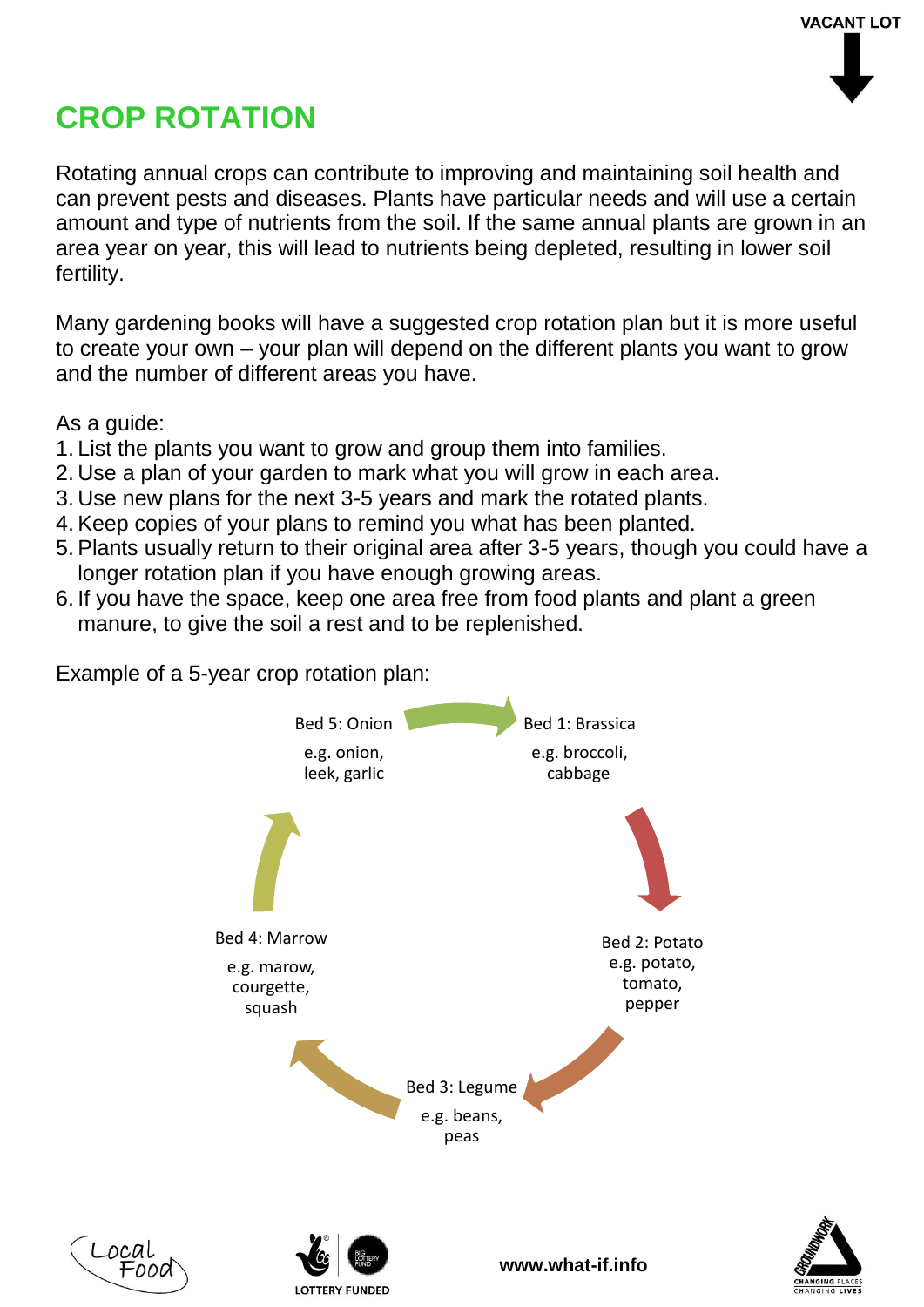**VACANT LOT** 

## **Plant families**

Here are some common garden food plants, grouped by family. If you want to grow something as part of a rotation that isn't listed here, have a look in a gardening book or on the internet to find out which family it belongs to.

| <b>Beetroot family</b><br>Chenopodiaceae                                                                                             | Cabbage<br>family<br><b>Brassicaceae</b><br>(Cruciferae)                                                                                                                                                                                                                                                                 | <b>Carrot family</b><br>Apiaceae<br>(Umbelliferae)                                                                            | Daisy family<br>Asteraceae<br>(Compositae)                                                                                                    | <b>Marrow</b><br>family<br>Cucurbitaceae                                                                                                           | <b>Onion</b><br>family<br>Alliaceae                                       | Pea and Bean<br>family<br>Fabaceae sub-<br>family<br>Papilionaceae<br>(Leguminosae)                                                                                              | <b>Potato</b><br>family<br>Solanaceae           | <b>Other</b>                                                                                                                                                                                                                                        |
|--------------------------------------------------------------------------------------------------------------------------------------|--------------------------------------------------------------------------------------------------------------------------------------------------------------------------------------------------------------------------------------------------------------------------------------------------------------------------|-------------------------------------------------------------------------------------------------------------------------------|-----------------------------------------------------------------------------------------------------------------------------------------------|----------------------------------------------------------------------------------------------------------------------------------------------------|---------------------------------------------------------------------------|----------------------------------------------------------------------------------------------------------------------------------------------------------------------------------|-------------------------------------------------|-----------------------------------------------------------------------------------------------------------------------------------------------------------------------------------------------------------------------------------------------------|
| <b>Beetroot</b><br>$\bullet$<br>Good King<br>Henry<br>Quinoa<br>Spinach<br>$\bullet$<br><b>Swiss Chard</b><br>Spinach<br><b>Beet</b> | <b>Broccoli</b><br>$\bullet$<br><b>Brussel</b><br>$\bullet$<br><b>Sprouts</b><br>Cabbage<br>$\bullet$<br>Calabrese<br>$\bullet$<br>Cauliflower<br>$\bullet$<br>Kale<br>$\bullet$<br>Kohlrabi<br>$\bullet$<br>Mustard<br>$\bullet$<br>Oriental<br><b>Brassicas</b><br>Radish<br>$\bullet$<br>Swede<br>Turnip<br>$\bullet$ | Carrot<br>$\bullet$<br>Celeriac<br>$\bullet$<br>Celery<br>$\bullet$<br>Fennel<br>Parsley<br>$\bullet$<br>Parsnip<br>$\bullet$ | Chicory/Endive<br>$\bullet$<br>Jerusalem<br>$\bullet$<br>Artichoke<br>Lettuce<br>$\bullet$<br>Salsify<br>$\bullet$<br>Scorzonera<br>$\bullet$ | Cucumber<br>$\bullet$<br>Courgette<br>$\bullet$<br><b>Marrow</b><br>$\bullet$<br>Melon<br>$\bullet$<br>Pumpkin<br>$\bullet$<br>Squash<br>$\bullet$ | Garlic<br>$\bullet$<br>Leek<br>$\bullet$<br>Onion<br>Shallot<br>$\bullet$ | Alfalfa<br>$\bullet$<br><b>Broad Bean</b><br>$\bullet$<br>French Bean<br>$\bullet$<br><b>Runner Bean</b><br>Clover<br>Fenugreek<br>Lupin<br>Pea<br>Tares<br>Trefoil<br>$\bullet$ | • Aubergine<br>• Pepper<br>• Potato<br>• Tomato | Corn<br>$\bullet$<br>• Lambs<br>Lettuce<br><b>Miners</b><br>$\bullet$<br>Lettuce<br><b>New</b><br>$\bullet$<br>Zealand<br>Spinach<br>Purslane<br>$\bullet$<br>Phacelia<br>$\bullet$<br>Grazing<br>$\bullet$<br>Rye<br><b>Buckwheat</b><br>$\bullet$ |